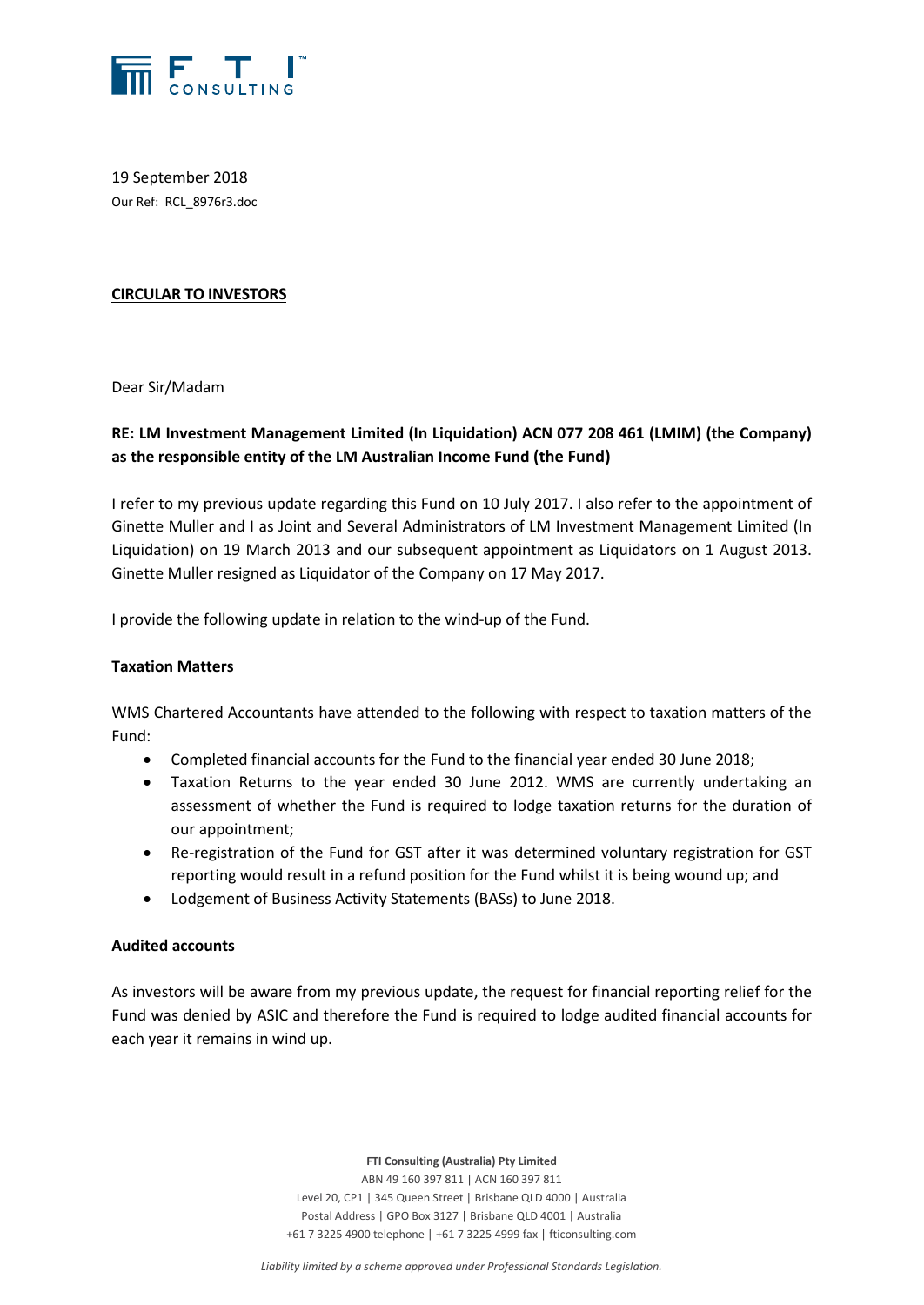Audited accounts for the financial years ended 30 June 2013 and 30 June 2014 have now been lodged. Ernst and Young (EY) resigned as auditors at the end of January 2018 and were replaced with Thomas Noble and Russell ("TNR") who will complete the remaining audits for the Fund.

TNR have been working closely with WMS Chartered Accountants to promptly complete the remaining audits and enable a timely wind up of the fund shortly thereafter. A draft audit has been received for the 2015 financial year and the 2016 audit is expected to follow shortly.

# **Indicative Net Asset Value**

An **indicative** position of the Fund and estimated unit price as at 30 June 2018 is set out in the table below. All figures are in Australian Dollars.

| <b>LM Australian Income Fund NAV as at 30 June 2018</b> |               |
|---------------------------------------------------------|---------------|
| <b>Item</b>                                             | <b>Amount</b> |
| Cash at Bank                                            | \$9,114,504   |
| <b>Total Fund Assets</b>                                | \$9,114,504   |
|                                                         |               |
| Less:                                                   |               |
| <b>Fund Payables</b>                                    | $-560,995$    |
| <b>Total Fund Payables</b>                              | $-$60,995$    |
|                                                         |               |
| Indicative Net Assets as at 30 June 2018                | \$9,053,509   |
|                                                         |               |
| <b>Estimated AUD equivalent units at 30 June 2018</b>   | 37,313,409    |
|                                                         |               |
| <b>Estimated Unit Price as at 30 June 2018</b>          | S0.24         |

The estimated asset and unit values are expressed in AUD equivalents and are subject to daily market fluctuations. AUD equivalent units have been calculated based on the Australian Taxation Office and Reserve Bank of Australia foreign currency exchange rates for the year ended 30 June 2018. Accordingly, they are subject to change without notice to members.

For the purposes of presenting an indicative net position, the known invoiced liabilities of the Fund at 30 June 2018 have been included. The net asset position is calculated before consideration of future wind-up costs (including custody fees, accounting and audit costs, and Liquidator remuneration and out of pocket expenses) not yet invoiced or yet to be incurred. These future costs are expected to be relatively significant considering the ongoing work required in relation to finalising the outstanding taxation and audit matters. I will do everything possible to minimise the ongoing wind-up costs.

The net asset position is also subject to change should additional liabilities of the Fund be identified.